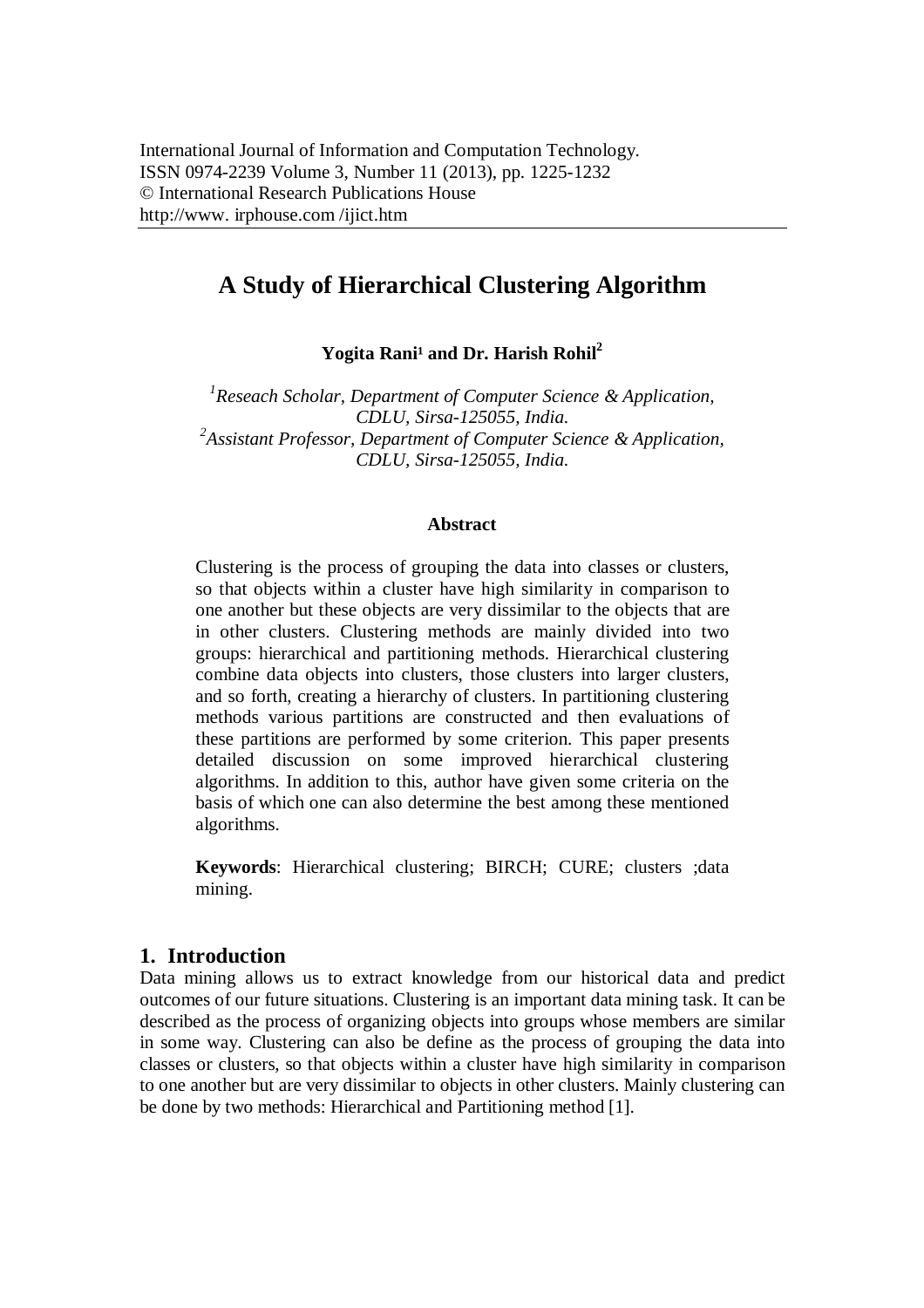In data mining hierarchical clustering works by grouping data objects into a tree of cluster. Hierarchical clustering methods can be further classified into agglomerative and divisive hierarchical clustering. This classification depends on whether the hierarchical decomposition is formed in a bottom-up or top-down fashion. Hierarchical techniques produce a nested sequence of partitions, with a single, all inclusive cluster at the top and singleton clusters of individual objects at the bottom. Each intermediate level can be viewed as combining two clusters from the next lower level or splitting a cluster from the next higher level. The result of a hierarchical clustering algorithm can be graphically displayed as tree, called a dendrogram. This tree graphically displays the merging process and the intermediate clusters. This graphical structure shows how points can be merged into a single cluster.

Hierarchical methods suffer from the fact that once we have performed either merge or split step, it can never be undone. This inflexibility is useful in that it leads to smaller computation costs by not having to worry about a combinatorial number of different choices. However, such techniques cannot correct mistaken decisions that once have taken. There are two approaches that can help in improving the quality of hierarchical clustering: (1) Firstly to perform careful analysis of object linkages at each hierarchical partitioning or (2) By integrating hierarchical agglomeration and other approaches by first using a hierarchical agglomerative algorithm to group objects into micro-clusters, and then performing macro-clustering on the micro-clusters using another clustering method such as iterative relocation [2].

#### **2. Related Work**

Chris ding and Xiaofeng He, introduced the merging and splitting process in hierarchical clustering method. They provides a comprehensive analysis of selection methods and proposes several new methods that determine how to best select the next cluster for split or merge operation on cluster. The author performs extensive clustering experiments to test 8 selection methods, and found that the average similarity is the best method in divisive clustering and the Min-Max linkage is the best in agglomerative clustering. Cluster balance was a key factor there to achieve good performance. They also introduced the concept of objective function saturation and clustering target distance to effectively assess the quality of clustering [3].

Marjan Kuchakist et al. gives an overview of some specific hierarchical clustering algorithm. Firstly, author classified clustering algorithms, and then the main focused was on hierarchical clustering algorithms. One of the main purposes of describing these algorithms was to minimize disk I/O operations, consequently reducing time complexity. They have also declared attributes, disadvantages and advantages of all the considered algorithms. Finally, comparison between all of them was done according to their similarity and difference [4].

Tian Zhang et al. proposed al. proposed an agglomerative hierarchical clustering method named BIRCH (Balanced Iterative Reducing and Clustering using Hierarchies), and verified that it was especially suitable for large databases. BIRCH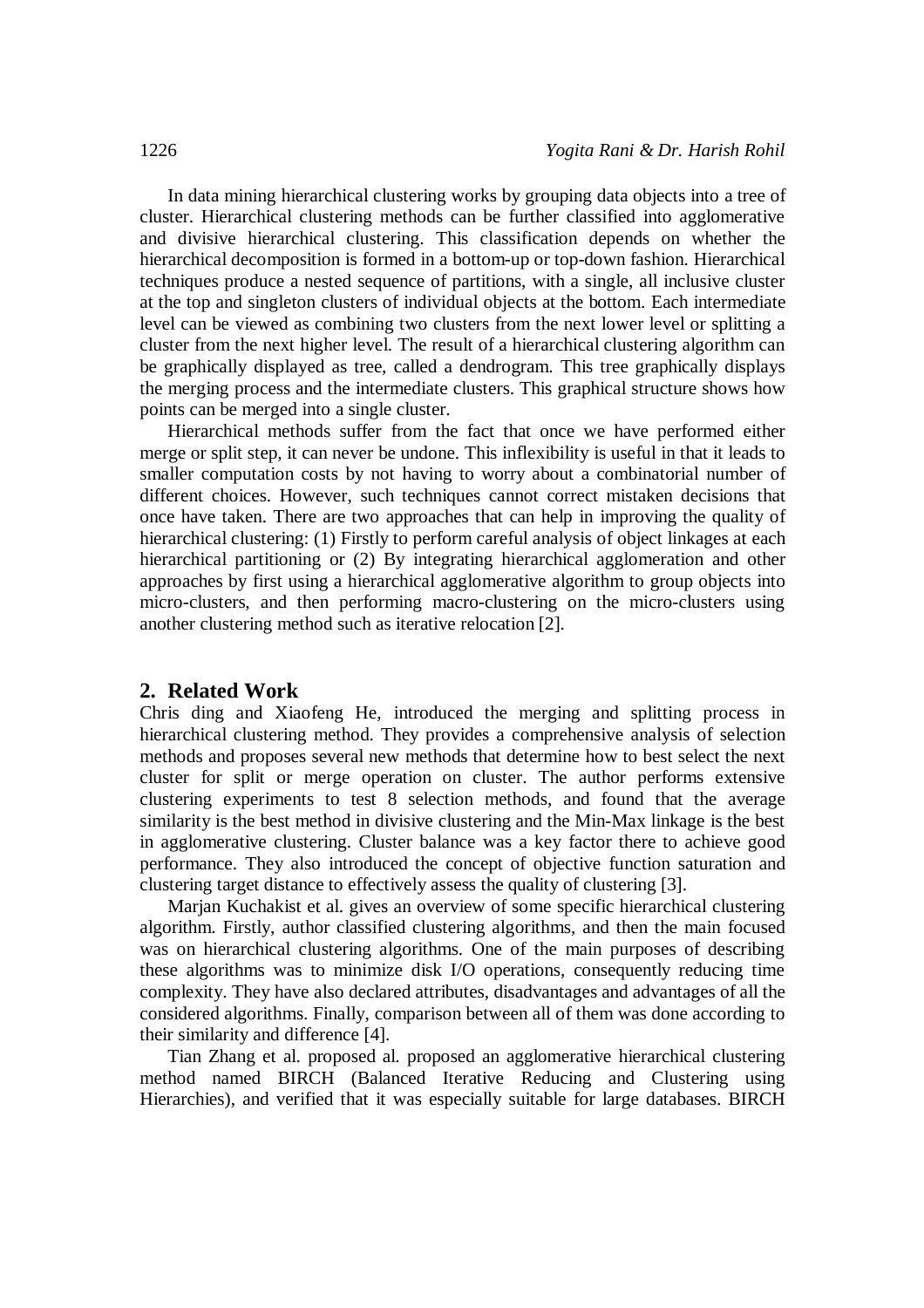incrementally and dynamically clusters incoming multi-dimensional metric data points so that best quality clusters can be produced with available resources. BIRCH can typically produce a good cluster with a single scan of the data, and improve the quality further with a few additional scans of the data. BIRCH was also the first clustering algorithm proposed in the database area that can handle noise effectively. The author also evaluate BIRCH's time/space efficiency, data input order sensitivity, and cluster quality through several experiments [5]

Sudipto Guha et al. proposed a new hierarchical clustering algorithm called CURE that is stronger to outliers, and identifies clusters having non-spherical shapes and wide variances in size. This is achieved in CURE process by representing each cluster by a certain fixed number of points that are generated by selecting well scattered points from the cluster and then shrinking them toward the center of the cluster by a specified fraction. To handle large databases, CURE employs a combination of random sampling and partitioning. Along with the description of CURE algorithm, the author also described, type of features it uses, and why it uses different techniques [6].

## **3. Hierarchical Clustering Algorithms**

Hierarchical clustering is a method of cluster analysis which seeks to build a hierarchy of clusters. The quality of a pure hierarchical clustering method suffers from its inability to perform adjustment, once a merge or split decision has been executed. Then it will neither undo what was done previously, nor perform object swapping between clusters. Thus merge or split decision, if not well chosen at some step, may lead to some-what low-quality clusters. One promising direction for improving the clustering quality of hierarchical methods is to integrate hierarchical clustering with other techniques for multiple phase clustering. So in this paper, we describe a few improved hierarchical clustering algorithms that overcome the limitations that exist in pure hierarchical clustering algorithms.

### **3.1 CURE (Clustering Using REpresentatives)**

CURE is an agglomerative hierarchical clustering algorithm that creates a balance between centroid and all point approaches. Basically CURE is a hierarchical clustering algorithm that uses partitioning of dataset. A combination of random sampling and partitioning is used here so that large database can be handled. In this process a random sample drawn from the dataset is first partitioned and then each partition is partially clustered. The partial clusters are then again clustered in a second pass to yield the desired clusters. It is confirmed by the experiments that the quality of clusters produced by CURE is much better than those found by other existing algorithms [6].

Figure.1 shows how the CURE process is performed. Furthermore, it is demonstrated that random sampling and partitioning enable CURE to not only outperform other existing algorithms but also to scale well for large databases without sacrificing clustering quality. CURE is more robust to outliers, and identifies clusters having non-spherical shapes and wide variances in size. CURE achieves this by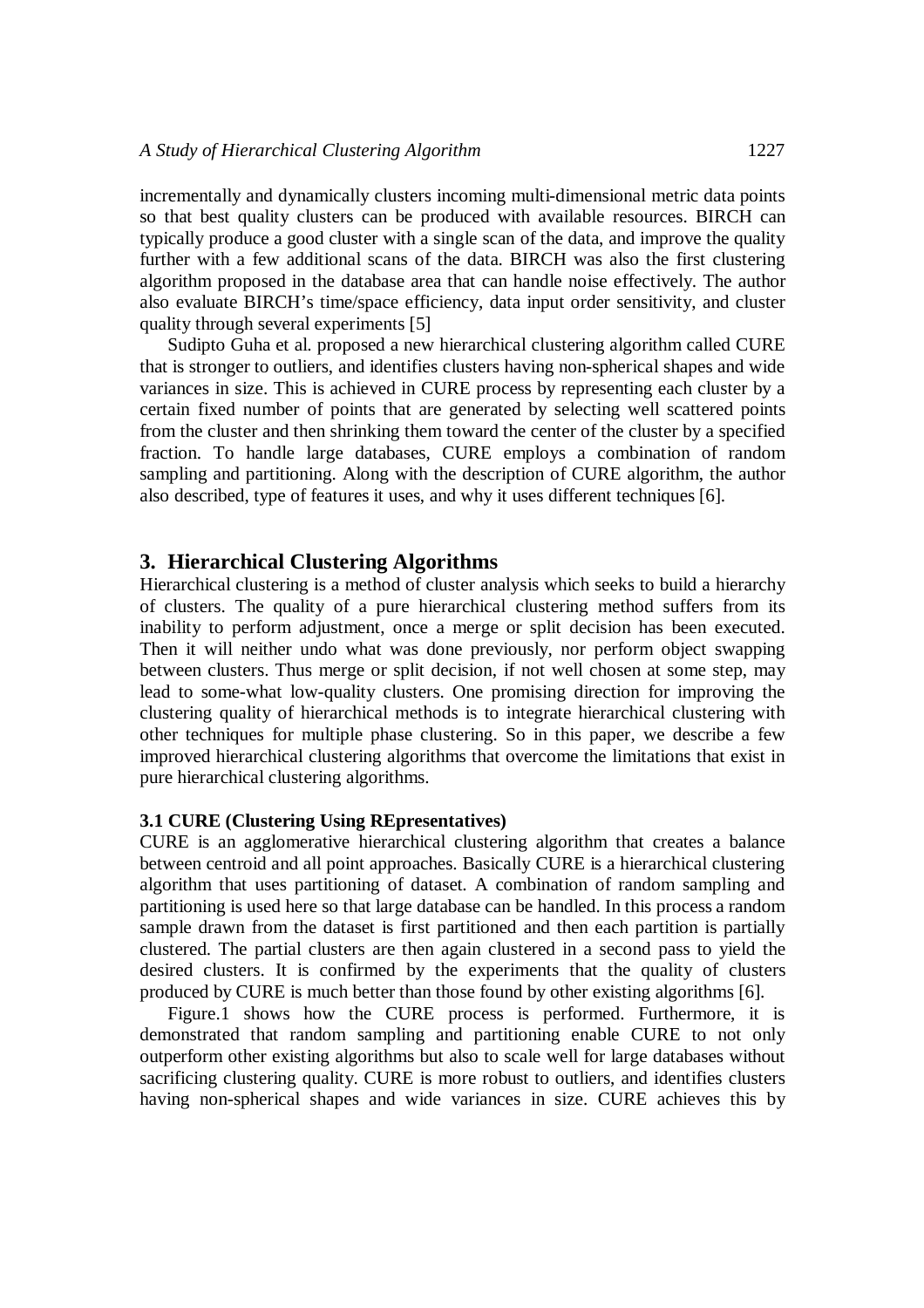representing each cluster by a certain fixed number of points that are generated by selecting well scattered points from the cluster and then shrinking them toward the centre of the cluster by a specified fraction[8].



**Figure 1**: CURE Process. This diagram appears courtesy of [Guha, 2000].

#### **3.2 BIRCH (Balanced Iterative Reducing and Clustering using Hierarchies)**

BIRCH is an agglomerative hierarchical clustering algorithm and especially suitable for very large databases. This method has been designed so as to minimize the number of I/O operations. BIRCH process begins by partitioning objects hierarchically using tree structure and then applies other clustering algorithms to refine the clusters. It incrementally and dynamically clusters incoming data points and try to produce the best quality clustering with the available resources like available memory and time constraints. BIRCH process mainly takes four phases to produce best quality clusters

In this process two concepts are introduced, clustering feature and clustering feature tree (CF tree), which are used to summarize cluster representations. A CF tree is a height-balanced tree that stores the clustering features for a hierarchical clustering. BIRCH can typically find a good clustering with a single scan of the data, and improve the quality further with a few additional scans [5].

#### **3.3 ROCK (RObust Clustering using linKs)**

ROCK is a robust agglomerative hierarchical-clustering algorithm based on the notion of links. It is also appropriate for handling large data sets. For merging data points, ROCK employs links between data points not the distance between them. ROCK algorithm is most suitable for clustering data that have boolean and categorical attributes. In this algorithm, cluster similarity is based on the number of points from different clusters that have neighbors in common. ROCK not only generate better quality cluster than traditional algorithm but also exhibit good scalability property [6].



**Figure 2:** ROCK Process.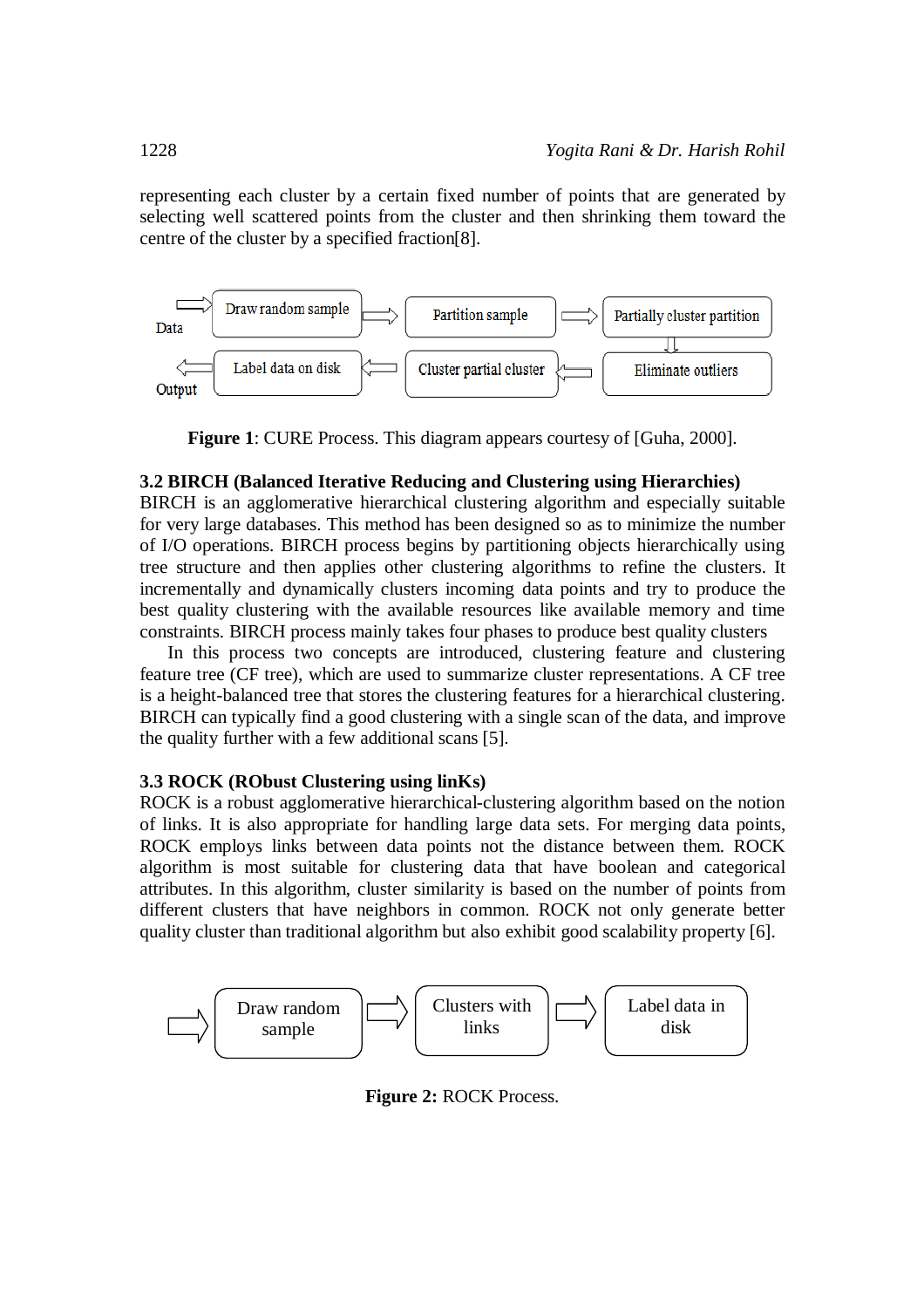The steps involved in clustering using ROCK are described in figure 2. In this process after drawing random sample from the database, a hierarchical clustering algorithm that employs links is applied to sample data points. Finally the clusters involving only the sample points are used to assign the remaining data points on disk to the appropriate cluster.

#### **3.4 CHEMELEON Algorithm**

CHEMELEON is an agglomerative hierarchical clustering algorithm that uses dynamic modeling. It is a hierarchical algorithm that measures the similarity of two cluster based on dynamic model. The merging process using the dynamic model facilitates discovery of natural and homogeneous clusters. The methodology of dynamic modeling of clusters that is used in CHEMELEON is applicable to all types of data as long as a similarity matrix can be constructed.

The algorithm process mainly consist of two phases: firstly partitioning of data points are done to form sub-clusters, using a graph partitioning, after that have to do repeatedly merging of sub-clusters that come from previous stage to obtain final clusters. The algorithm is proven to find clusters of diverse shapes, densities, and sizes in two-dimensional space. CHEMELEON is an efficient algorithm that uses a dynamic model to obtain clusters of arbitrary shapes and arbitrary densities [7].

#### **3.5 Linkage Algorithms**

Linkage algorithms are agglomerative hierarchical methods that consider merging of clusters is based on distance between clusters. Three important types of linkage algorithms are Single-link(S-link), Average-link (Ave-link) and Complete-link (Comlink). In the Single-link, distance between two subsets is the shortest distance between them. In the Average-link, distance between two subsets is the average distance between them and in the Complete-link, distance between two subsets is the largest distance between them. **S**ingle-link is sensitive to the presence of outliers and the difficulty in dealing with severe differences in the density of clusters. On the other hand, displays total insensibility to shape and size of clusters .Average-linkage is sensitive to the shape and size of clusters. Thus, it can easily fail when clusters have complicated forms departing from the hyper spherical shape. Complete-linkage is not strongly affected by outliers, but can break large clusters, and has trouble with convex shapes [8].

#### **3.6 Leaders–Subleaders**

Leaders-Subleaders is an efficient hierarchical clustering algorithm that is suitable for large data sets. In order to generate a hierarchical structure for finding the subgroups or sub-clusters, incremental clustering principles is used within each cluster. Leaders– Subleaders is an extension of the leader algorithm. Leader algorithm can be described as an incremental algorithm in which L leaders each representing a cluster are generated using a suitable threshold value. There are mainly two major features of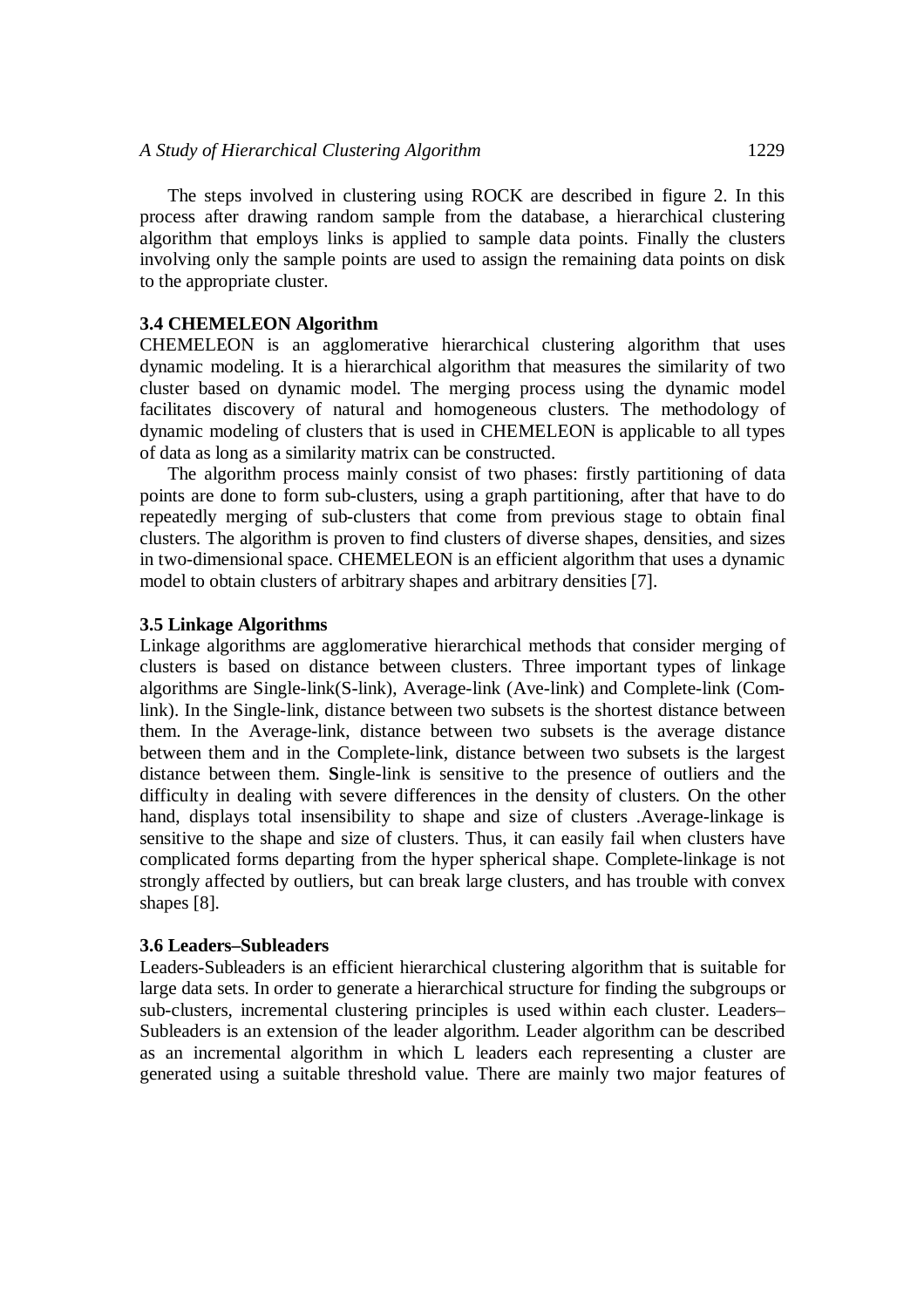Leaders–Subleaders. First is effective clustering and second is prototype selection for pattern classification.

In this algorithm, after finding L leaders using the leader algorithm, the next step is to generate subleaders, also called the representatives of the sub clusters, within each cluster that is represented by a leader. This sub-cluster generation process is done by choosing a suitable sub threshold value. Subleaders in turn help in classifying the given new or test data more accurately. This procedure may be extended to more than two levels. An h level hierarchical structure can be generated in only h database scans and is computationally less expensive compared to other hierarchical clustering algorithms [1].

#### **3.7 Bisecting k-Means**

Bisecting k-Means (BKMS) is a divisive hierarchical clustering algorithm. It was proposed by Steinbach et al. (2000) in the context of document clustering. Bisecting kmeans always finds the partition with the highest overall similarity, which is calculated based on the pair wise similarity of all points in a cluster. This procedure will stop until the desired number of clusters is obtained. As reported, the bisecting k-means frequently outperforms the standard k-means and agglomerative clustering approaches. In addition, the bisecting k-means time complexity is  $O(nk)$  where n is the number of items and k is the number of clusters. Advantage of BKMS is low computational cost. BKMS is identified to have better performance than k-means (KMS) agglomerative hierarchical algorithms for clustering large documents [9].

# **4. Conclusion**

This paper presents an overview of improved hierarchical clustering algorithm. Hierarchical clustering is a method of cluster analysis which seeks to build a hierarchy of clusters. The quality of a pure hierarchical clustering method suffers from its inability to perform adjustment, once a merge or split decision has been executed. This merge or split decision, if not well chosen at some step, may lead to some-what lowquality clusters. One promising direction for improving the clustering quality of hierarchical methods is to integrate hierarchical clustering with other techniques for multiple phase clustering. These types of modified algorithm have been discussed in our paper in detail.

# **References**

- [1] Pavel Berkhin (2000), *Survey of Clustering Data Mining techniques* ,Accrue Software, Inc..
- [2] Jiawei Han and Micheline Kamber (2006), *Data Mining: Concepts and Techniques*, The MorganKaufmann/Elsevier India.